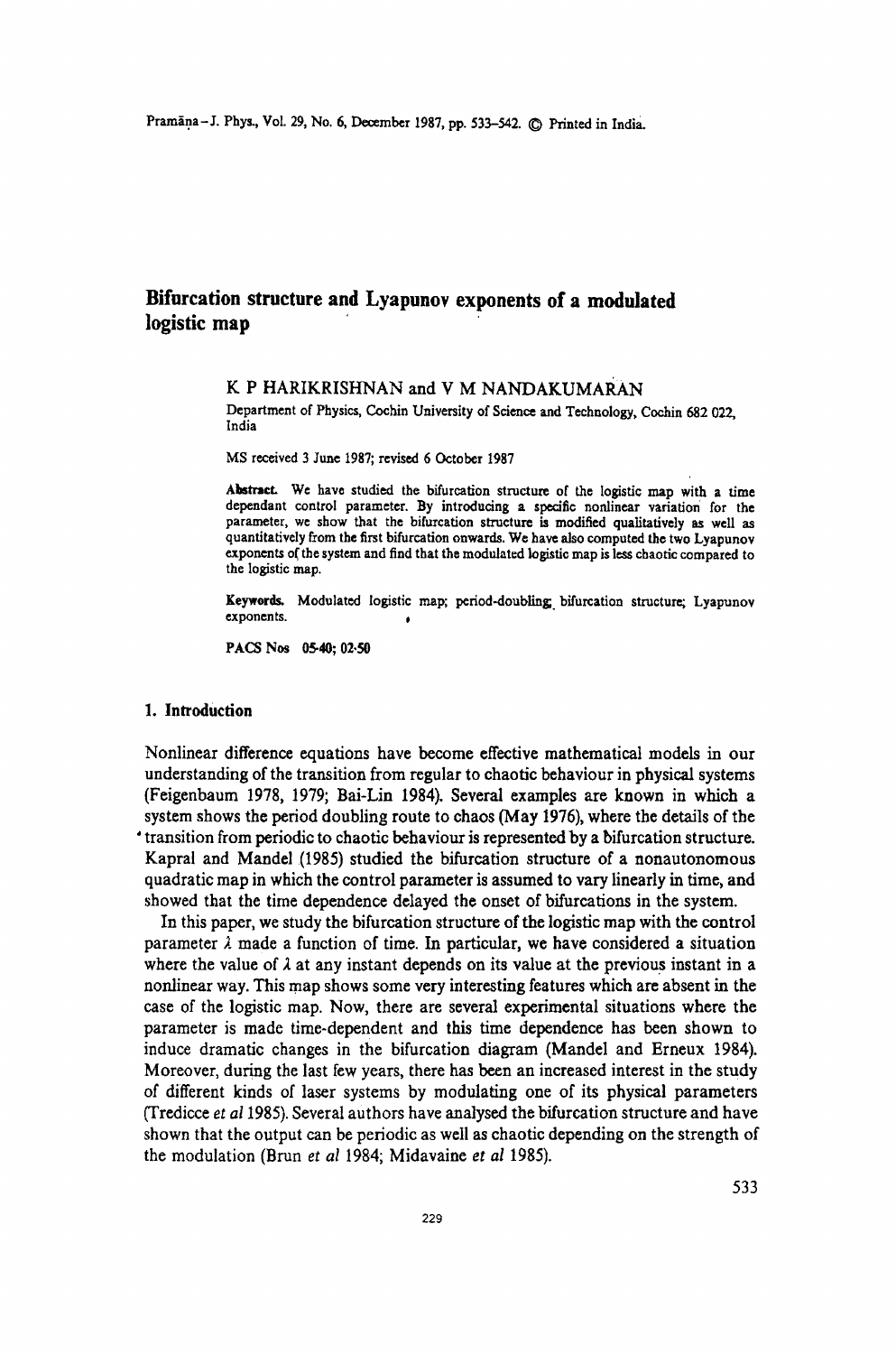# *534 K P H arikrishnan and V M N andakumaran*

In § 2 we introduce a modulated logistic map. compute its bifurcation structure and discuss the new features that appear in the diagram. In § 3 we obtain analytically the fixed points of the map up to the 2-cycle and perform a linear stability analysis to confirm some of our numerical results. In § 4, we analyse the chaotic region of the map by computing the two Lyapunov exponents of the system. Discussions are presented in §S.

# 2. A modulated logistic map: bifurcation structure

We consider the following two-dimensional map:

$$
X_{i+1} = 4\lambda_i X_i (1 - X_i),
$$
  
\n
$$
\lambda_{i+1} = 4\mu \lambda_i (1 - \lambda_i).
$$
 (1)

Here, essentially we modulate the parameter of the logistic map. Now, the role of the control parameter is played by  $\mu$ , which represents the strength of the modulation. We can consider (1) as a map in the space  $\mathbb{R}^1 \otimes \mathbb{R}^1$  and we call it a modulated logistic map.

For  $0 < \mu < 0.75$  we have a single attracting fixed point for  $\lambda_t$  and hence for  $X_t$  also. Therefore, in order to determine the bifurcation structure, we start from the parameter value  $\mu$ =0.7 and increase it by steps of 0.01, always using an initial condition for  $(X_t, \lambda_t)$  in the interval [0, 1], say (0.3, 0.3). The important asymptotic values for  $\lambda_t$ ,  $X_t$ and the corresponding parameter  $\mu$  are collected in table 1.



Figure 1. Bifurcation structure of the modulated logistic map projected in the  $(X, \mu)$  plane. The branches cross over each other in the 4-cycle region resulting in a complete modification of the structure. Note that the second bifurcation is much earlier than in the case of the logistic map and also the asymmetry of the figure.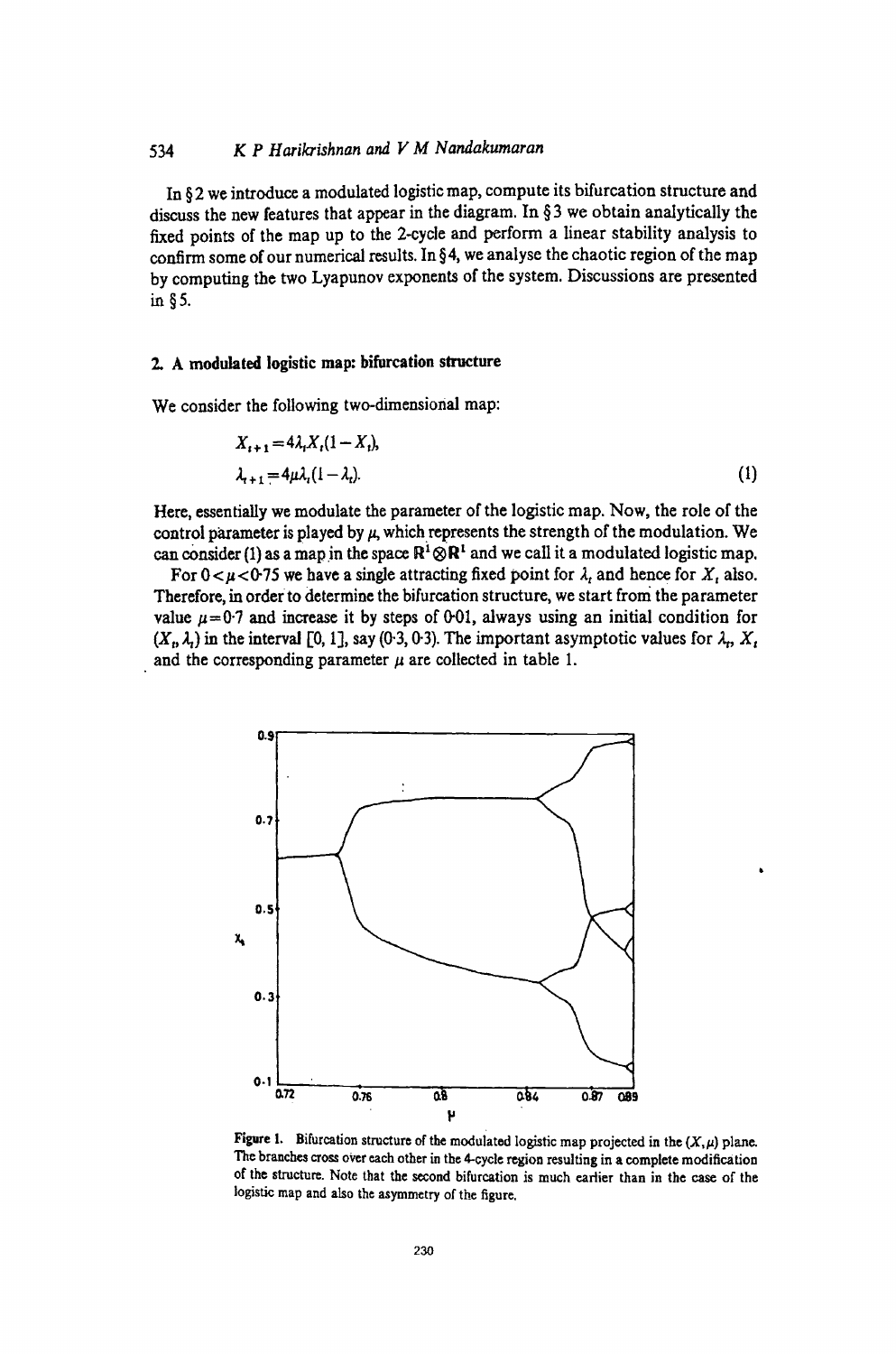| μ    | λ,                                                                                                | Χ,                                                                                                 |
|------|---------------------------------------------------------------------------------------------------|----------------------------------------------------------------------------------------------------|
| 0-7  | 0-6428571                                                                                         | 0-6111111                                                                                          |
| 0-74 | 0-6621622                                                                                         | 0.6224488                                                                                          |
| 0.75 | 0-6683250<br>0-6649998                                                                            | 0.6202936<br>0-6296404                                                                             |
| 0.78 | 0-5475750<br>0-7729381                                                                            | 0.7489202<br>04118614                                                                              |
| 08   | 0-5130444<br>0.7994550                                                                            | 0.7539450<br>0.3807031                                                                             |
| 0.84 | 0-4623756<br>0.8352432                                                                            | 0-7534620<br>0-3435580<br>07534756<br>0-3435452                                                    |
| 0-85 | 0-4519632<br>0-8421544                                                                            | 0.7340323<br>0.3529470<br>0-7693097<br>0-3208439                                                   |
| 0.87 | 0.3950656<br>0-8316804<br>0-4871584<br>0-8694256                                                  | 08688380<br>0-1800840<br>0-4912024<br>0-4870072                                                    |
| 0-89 | 0.3488245<br>08086390<br>05508806<br>0-8807835<br>0-3738138<br>08333148<br>0-4944891<br>0-8898920 | 08894232<br>0-1372268<br>0-3829568<br>0-5206940<br>0-8792732<br>0-1587240<br>0.4450920<br>04885256 |
|      |                                                                                                   |                                                                                                    |

**Table 1.** Asymptotic values of  $\lambda$ , and  $X_r$ .

When we plot these values against  $\mu$ , a three-dimensional bifurcation diagram results. But the essential modification in the bifurcation structure and the new features that appear due to the modulation of the parameter can be clearly shown by taking a two-dimensional projection of the diagram in the  $(X, \mu)$  plane, which is shown in figure 1.

It is clear from the figure that even from the first bifurcation onwards the behaviour is quite different from that of the logistic map. One novel aspect of the diagram is that the inner bifurcation branches cross over each other in the 4-cycle region. Although the branches appear to cut each other, it is not so because we are only considering the projection of the 3-dimensional diagram in a 2-dimensional plane. The crossing over of the bifurcation branches is the result of a significant change in the asymptotic behaviour of the system from the normal one, in a small range of the parameter, say  $\mu$ =0.86 to 0.87. In this small range, the branches appear to be very steep indicating that the asymptotic behaviour of the system in this region is very sensitive to small changes in the parameter values. To have a closer look at thjs region, we calculated the orbits separately in that range by increasing  $\mu$  in steps of 0·002, and is shown in figure 2. From the figure we see that as  $\mu$  is increased from 0-861 to 0.865, the lower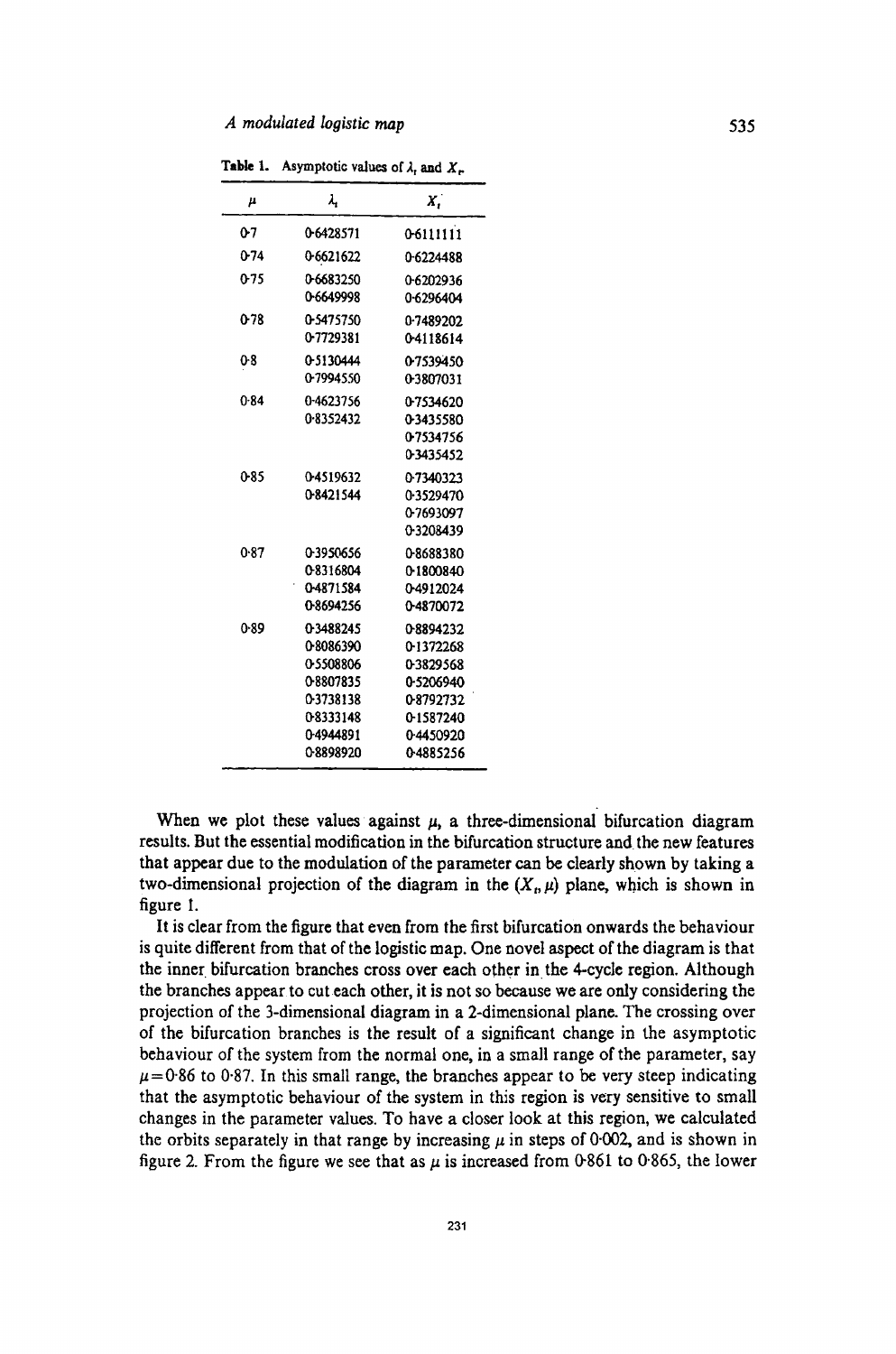

Figure 2. The 4-cycle region of the figure 1 is shown magnified. The branches are very steep in a small parameter range  $\mu$  = 0.861 to 0.865 which results in the cross over of the bifurcation branches at a value of  $\mu$  around 0.87.

branch shoots up and the upper branch sharply comes down to eventually cross each other at some value around  $\mu$ =0.87.

Another important observation is that the bifurcations occur earlier than in the case of the logistic map from the second bifurcation onwards. This is clearly evident in the case of the 2-cycle (see figure 1 or table 1) which becomes unstable at  $\mu = 0.86225$ for the logistic map, whereas, for our map it is somewhere around  $\mu = 0.845$  with the value of the parameter  $\lambda$  still lower. The difference becomes less pronounced as we go to the higher and higher bifurcations. This result is exactly opposite to the one obtained by Kapral and Mandel (1985)' and implies that linear and nonlinear variations of the parameter can have entirely different effect on the asymptotic behaviour of the system.

Finally, we note a peculiar aspect of our bifurcation diagram. It is easily seen that figure 1 lacks the symmetry of the bifurcation structure of the logistic map. There is a marked difference in the bifurcations between the upper and lower arms of our bifurcation tree. All the bifurcations of the upper branch appear to be asymmetric whereas that of the lower branch are somewhat symmetric.

## 3. Linear stability analysis

In this section, we will try to confirm some of the results obtained above by determining the fixed points of the map analytically and then performing a linear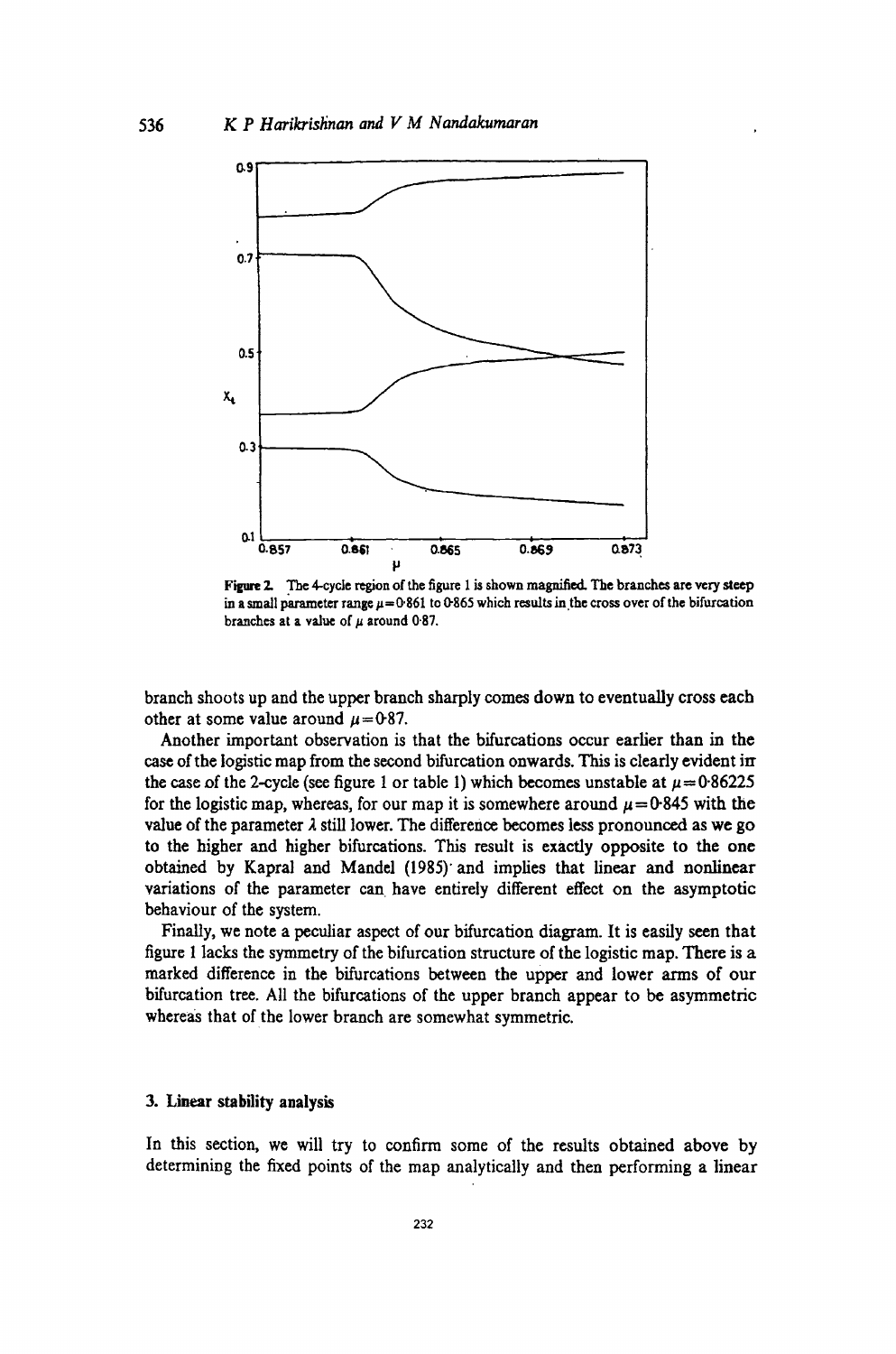stability analysis (Greene 1968; Bountis 1981). Taking  $(X^*, \lambda^*)$  as the fixed point of the map (1), we get:

$$
X^* = [(3\mu - 1)/(4\mu - 1)], \tag{2}
$$

$$
\lambda^* = (4\mu - 1)/4\mu \tag{3}
$$

apart from the trivial solution  $(X^*, \lambda^*) = (0, 0)$ . It is evident that, for  $0 < \mu < 1/4$ , (0, 0) is the only stable fixed point of the map (1). As  $\mu$  increases beyond 1/4, (3) becomes stable whereas (2) becomes stable only at a higher value of  $\mu$ , say  $\mu'$ . The value of  $\mu'$  is determined by the condition

$$
(4\mu'-1)/4\mu'=1/4 \tag{4}
$$

 $\ddot{\phantom{a}}$ 

which gives  $\mu' = 1/3$ .

and

Therefore, for  $1/4 < \mu < 1/3$ , the stable 1-cycle is given by

$$
(X^*, \lambda^*) = (0, (4\mu - 1)/4\mu) \tag{5}
$$

whereas the nontrivial fixed point given by (2) and (3) becomes stable in the range  $1/3 < \mu < 3/4$  and at  $\mu = 3/4$ , we have the first bifurcation. Now, what we are really interested is in the region  $\mu$ > 3/4. But it is impractical to obtain the fixed points analytically beyond the 2-cycle.

The 2-cycle, say  $(X_1^*, \lambda_1^*)$  and  $(X_2^*, \lambda_2^*)$ , is defined by the following set of four equations:

$$
X_2^* = 4\lambda_1^* X_1^* (1 - X_1^*), \tag{6.1}
$$

$$
\lambda_2^* = 4\mu \lambda_1^* (1 - \lambda_1^*),\tag{6.2}
$$

$$
X_1^* = 4\lambda_2^* X_2^* (1 - X_2^*),\tag{6.3}
$$

$$
\lambda_1^* = 4\mu \lambda_2^* (1 - \lambda_2^*). \tag{6.4}
$$

Since  $(2)$  and  $(3)$  constitute a trivial solution of  $(6)$ , we can solve them completely to get:

$$
\lambda_1^* = (1/8\mu)(4\mu + 1) + (1/8\mu)[(4\mu + 1)(4\mu - 3)]^{1/2},
$$
\n(7)

$$
X_1^* = \frac{(5\mu - 1)}{2(4\mu - 1)} - \frac{1}{2} \left[ \frac{(5\mu - 1)^2}{(4\mu - 1)^2} + \frac{8\mu(4\mu - 1)(\mu^2 - 4\mu - 1)}{\beta(4\mu + 1)(3\mu - 1)} \right]^{1/2},
$$
(8)

$$
\lambda_2^* = (1/8\mu)(4\mu + 1) - (1/8\mu)[(4\mu + 1)(4\mu - 3)]^{1/2},
$$
\n(9)

$$
X_{2}^{*} = \frac{(4\mu - 1)(4\mu + 1 - \mu^{2})}{(4\mu + 1)(3\mu - 1)} - \frac{\beta X_{1}^{*}}{2(4\mu - 1)},
$$
\n(10)

$$
\beta = (4\mu + 1) + [(4\mu + 1)(4\mu - 3)]^{1/2}.
$$
\n(11)

where

From (7) and (9), we see that the bifurcation branches of the logistic map are exactly From (*i*) and (9), we see that the bifulcation bulleties of the contract of symmetric whereas, (8) and (10) suggest that such a symmetry is lacking in our case. symmetric whereas, (8) and (10) suggest that such a symmetry is called g<br>Here, the asymptotic values  $X_1^*$  and  $X_2^*$  depend on each other resulting in the observed asymmetry of the bifurcation branches.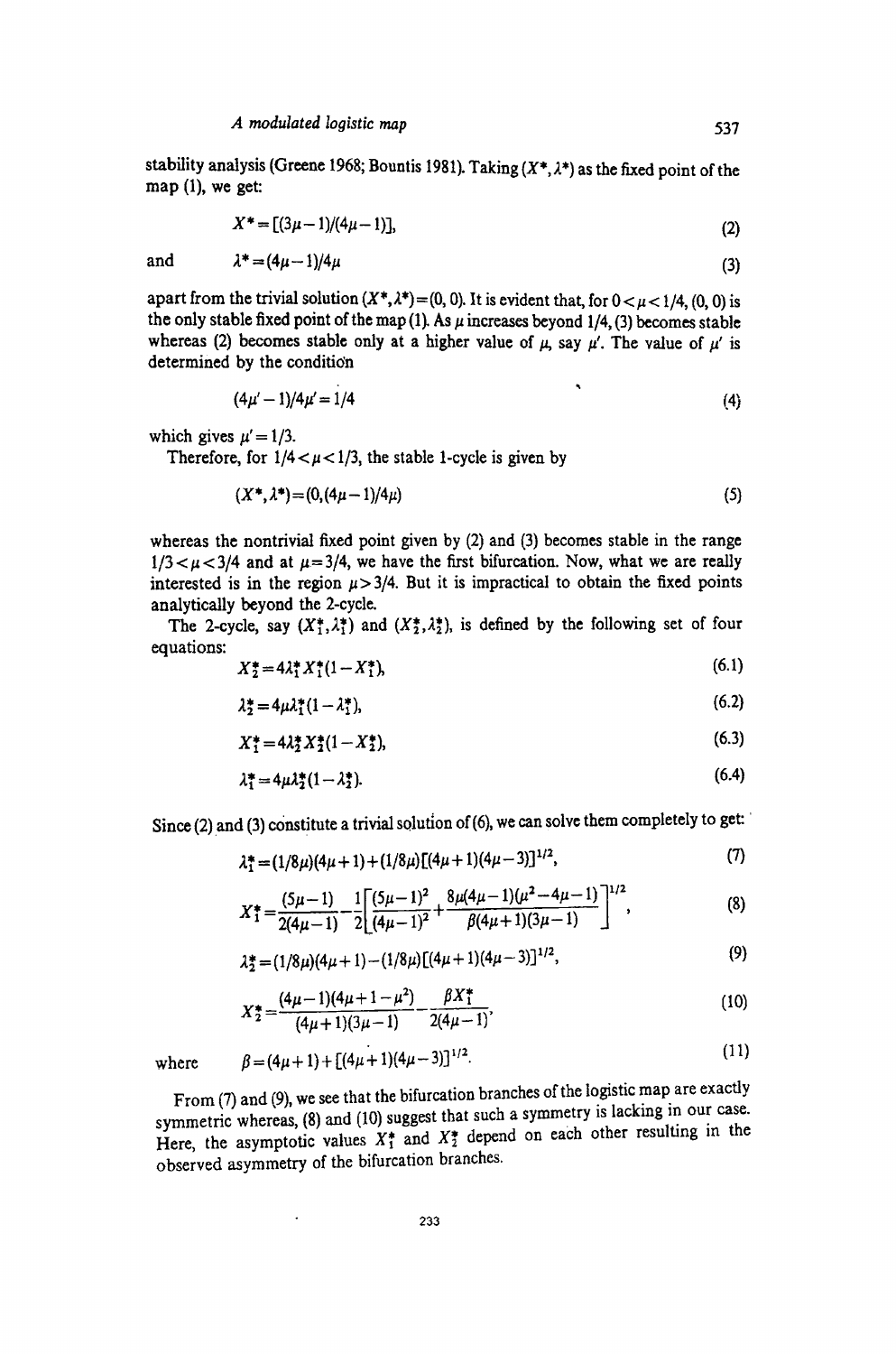Now, to study the stability of the 2-cycle we consider the Jacobian of map (1):

$$
J = \begin{bmatrix} 4\lambda_t(1-2X_t) & 4X_t(1-X_t) \\ 0 & 4\mu(1-2\lambda_t) \end{bmatrix}
$$

Taking  $M = \prod_{i=1}^{2} J(X_i^*, \lambda_i^*)$ , we have

$$
\operatorname{Tr} M = 16\lambda_1^* \lambda_2^* (1 - 2X_1^*) (1 - 2X_2^*) + 16\mu^2 (1 - 2\lambda_1^*) (1 - 2\lambda_2^*). \tag{12}
$$

For the 2-cycle to be stable, we have the condition  $|Tr M| \le 2$ . Substituting (7)-(10) in (12), the required  $\mu$  values can be obtained numerically. We see that the 2-cycle becomes stable at  $\mu \sim 0.754$  and becomes unstable at  $\mu \sim 0.858$ , which is in agreement with our numerical result that the bifurcations are earlier from the second bifurcation onwards.

# 4. Lyapunov exponents

In this section, we attempt to study the chaotic region of the map by estimating the Lyapunov exponent (LE) which plays a crucial role in the theory of dynamical systems. For a chaotic system, it measures the rate of exponential divergence of nearby trajectories in phase space, whereas, for stable periodic orbits, it measures the rate of convergence towards the stable attractor. The dependence of LE of stable and unstable periodic orbits of the logistic map on the control parameter has been studied by Giesel *et al* (1981), using an approximate renormalization procedure. They take negative values for stable periodic orbits, whereas in the chaotic region, their values become positive. Huberman and Rudnick (1980) have studied the LE for chaotic bands and found a power law behaviour as a function of the control parameter.

Since map (1) is a two-dimensional map, we can define two LEs,  $\sigma_1$  and  $\sigma_2$ , one for the  $X$ -degree of freedom and the other for the  $\lambda$ -degree of freedom (Lichtenberg and Lieberman 1983). Also, the LE for the  $\lambda$ -degree of freedom, say  $\sigma_2$ , will be same as that of the logistic map. We now compute  $\sigma_1$  and  $\sigma_2$  numerically for several values of  $\mu$  in the range  $\mu = 0.84$  to  $\mu = 1$ . The method we use has been frequently employed in the literature (Benettin *et al* 1976; Lichtenberg and Lieberman 1983) for the numerical . estimation of the LE.

Similar to the case of one-dimensional maps, we can define LEs of map (1) as follows: Let M be the matrix given by the product of the Jacobians  $J(x, \lambda)$  of map (1):

$$
M = \prod_{i=1}^{N} J(X_i, \lambda_i). \tag{13}
$$

Then the LEs of the map are given by

$$
\sigma_1 = \lim_{N \to \infty} \frac{1}{N} \ln |\Lambda_1|,\tag{14.1}
$$

$$
\sigma_2 = \lim_{N \to \infty} \frac{1}{N} \ln |\Lambda_2|,\tag{14.2}
$$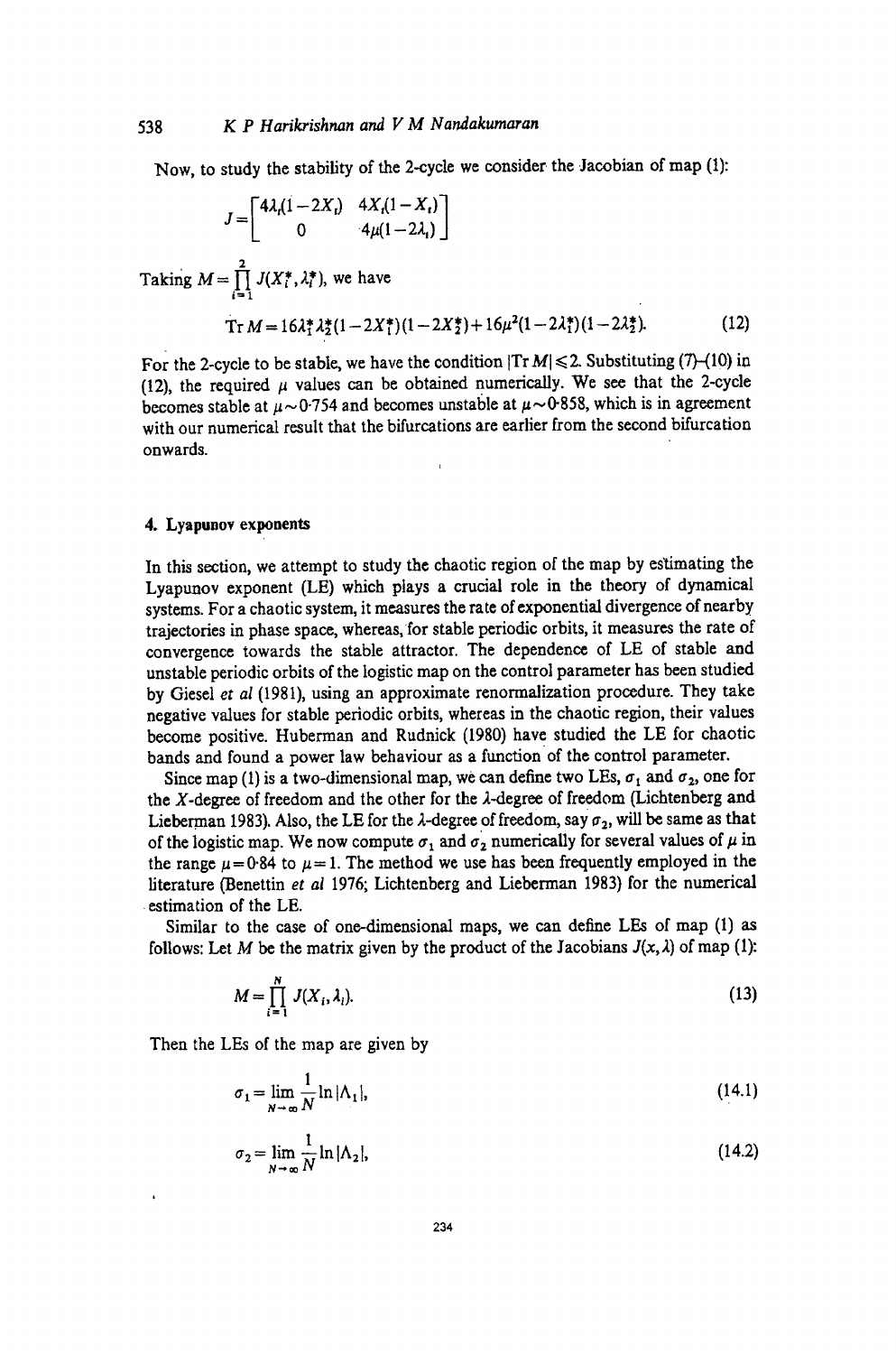where  $\Lambda_1$  and  $\Lambda_2$  are the eigenvalues of M given by

$$
\Lambda_1 = \prod_{i=1}^{N} 4\lambda_i (1 - 2X_i),
$$
\n(15.1)

$$
\Lambda_2 = \prod_{i=1}^N 4\mu (1 - 2\lambda_i). \tag{15.2}
$$

Note that  $\sigma_2$  reduces to the LE of the logistic map.

Now, in order to evaluate these numerically, we take a particular  $\mu$  value for the map. Starting from an initial value  $(X_1, \lambda_1)$ , we iterate the map *N* times and calculate the Jacobian at all these  $N$  iterates. We then evaluate  $M$  and the corresponding eigenvalues  $\Lambda_1$  and  $\Lambda_2$  and calculate the quantities  $(1/N)\ln |\Lambda|$ . Repeating this for several  $N$  values, we plot these quantities against  $N$  separately. The same is repeated for other  $\mu$  values and the results are shown in figures 3 and 4. From the behaviour of the graph, we see that  $(1/N)\ln|\Lambda_1|$  and  $(1/N)\ln|\Lambda_2|$  settle down to almost constant values as  $N \rightarrow \infty$ , which serves as an approximate estimate of the LE and can be directly read from the graphs.

A comparison of figures 3 and 4 reveals some interesting features.  $\sigma_2$  is negative in the regular region but becomes positive as  $\mu$  crosses over to the chaotic phase. At  $\mu=0.96$ ,  $\sigma_2$  is negative indicating the existence of a periodic window, where the



Figure 3. An approximate numerical estimation of the Lyapunov exponent of the modulated logistic map for the X-degree of freedom. Note that it is negative for all values of  $\mu$ .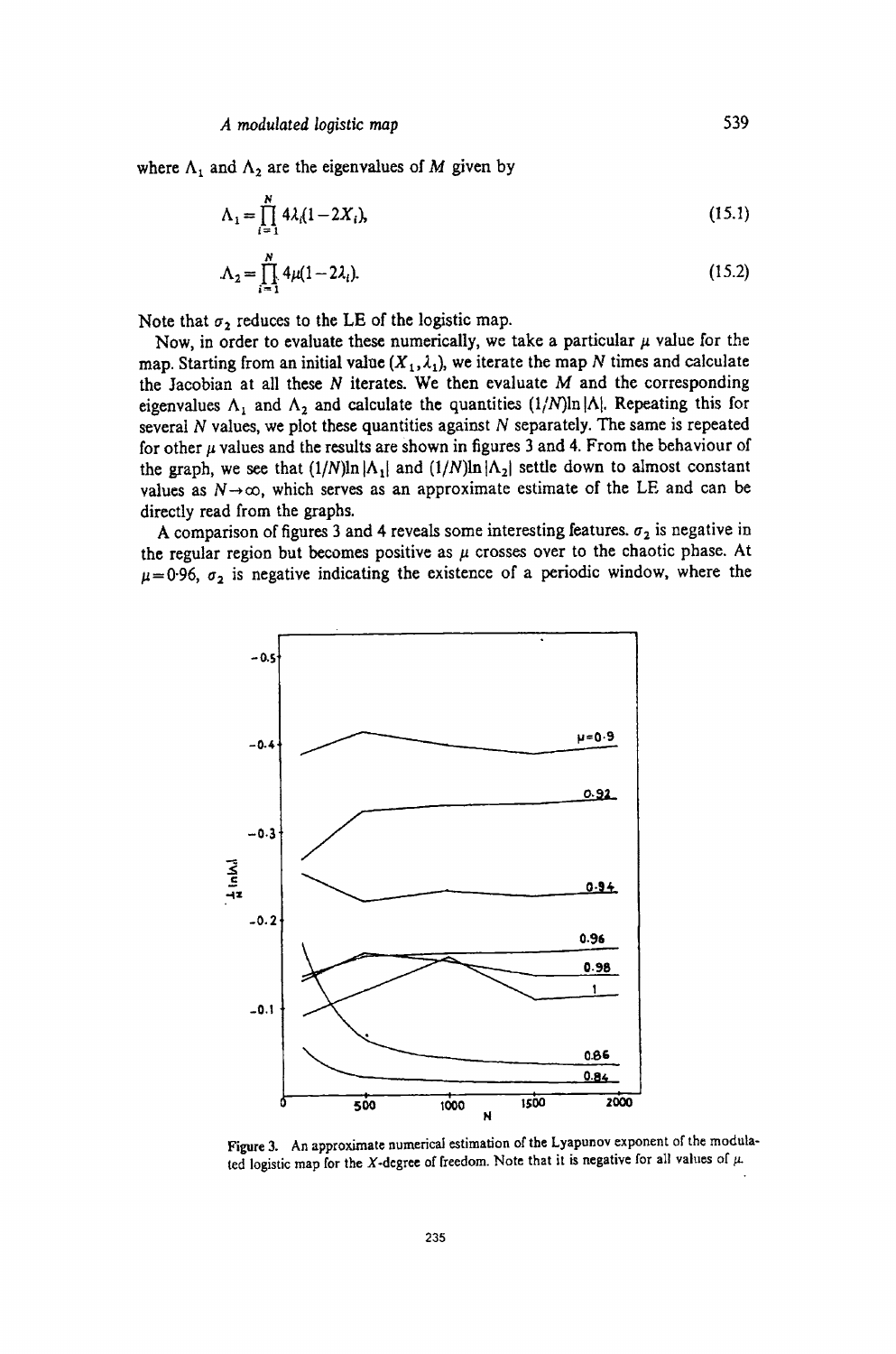

Figure 4. Lyapunov exponent for the  $\lambda$ -degree of freedom which is same as that of the logistic map. As  $\mu$  increases to  $\mu_{\infty}$ , and above, the LE cross over from a negative to positive value reaching  $\ln 2$  for  $\mu = 1$ . At  $\mu = 0.96$  the value is negative indicating the presence of a periodic window. .

behaviour is once again regular. As we increase  $\mu$ ,  $\sigma_2$  increases steadily and reaches a value  $\sim$ In 2 corresponding to  $\mu$ = 1. (There are several periodic windows in between with negative  $\sigma_2$  values which cannot be seen in our graph). The behaviour of  $\sigma_1$  is quite different. It is always negative irrespective of whether we are in the regular region or chaotic region. It has a small negative value in the regular region and reaches its maximum when the system just crosses over to the chaotic state. With further increase in  $\mu$ , its value is reduced.

The fact that the LE for the X-degree of freedom is always negative can be understood in the following way. The modulated logistic map is a two-dimensional noninvertible map of a square interval  $[0, 1]$  on to itself. A bounded chaotic motion, as shown by the system, is not possible if it has positive LEs for both the degrees of freedom because, in that case, an initial phase volume will expand for ever making the system unstable. This naturally restricts  $\sigma_1$  to negative values.

Now, LE is a measure of the exponential separation of nearby points in phase space and hence is proportional to the rate of loss of information regarding the state of the system (Shuster 1984). Also, the degree of chaos in a system can be measured in terms of this rate of loss of information. The logistic map has a single positive LE in the chaotic phase whereas the modulated logistic map has by definition two LEs  $\sigma_1$  and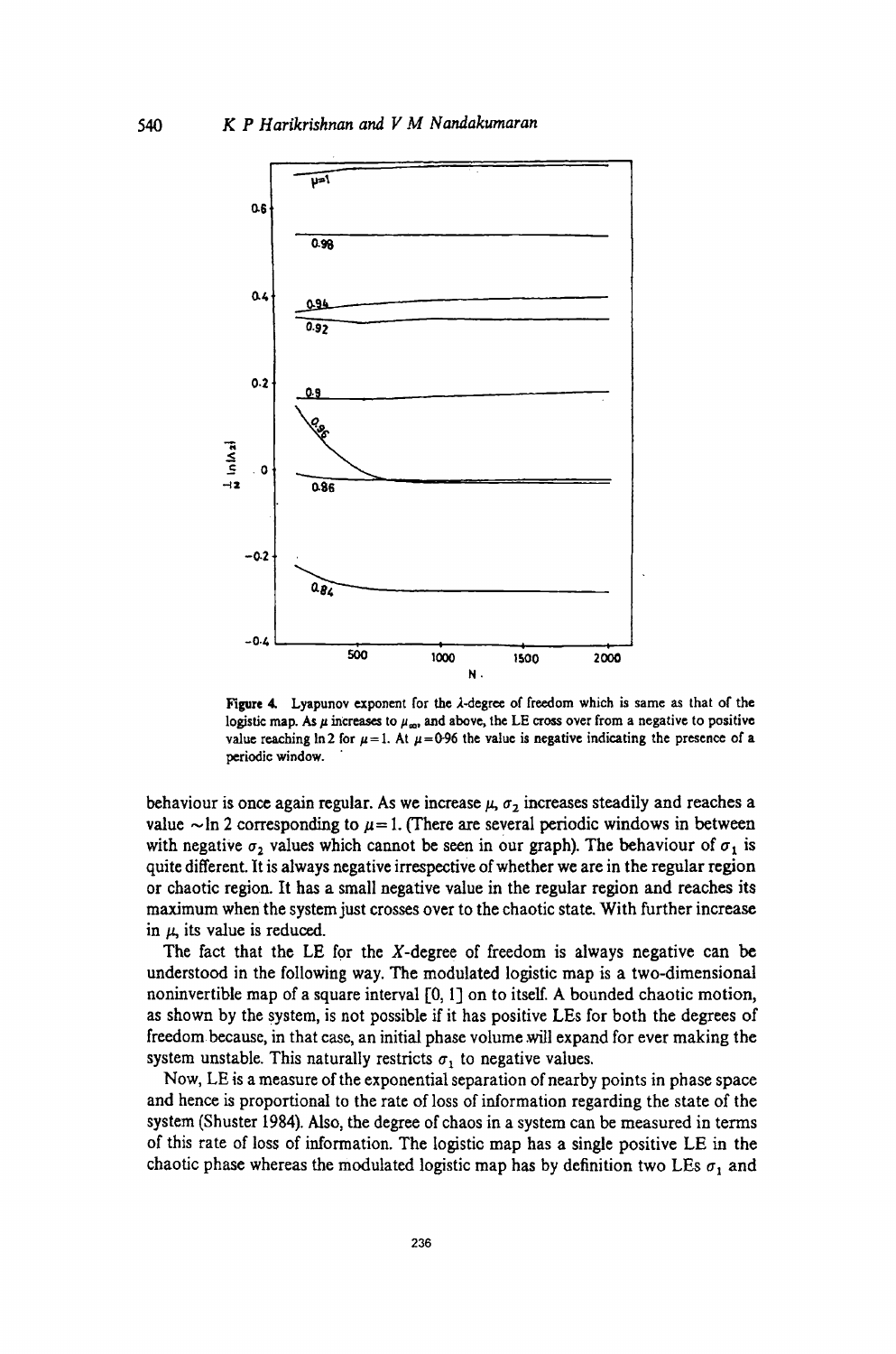$\sigma_2$ . Such a system turns chaotic when at least one LE becomes positive. Since  $\sigma_1$  is always negative, the rate of loss of information contained in a cell of phase space of the modulated logistic map is less compared to that of the logistic map. In other words, we can say that the system which results by modulating the parameter of the logistic map is less chaotic than the logistic map itself. This is in agreement with a recent observation by Tomita (1984).

In order to get a better comparison of the chaotic regions of the two systems, we have computed the power spectrum for the modulated and unmodulated cases, for  $\mu$ =0.98, which are shown in figures 5 and 6 respectively. It is easily seen that figure 6 contains more frequency components than figure 5 which supports our conclusion.



Figure 5. Power spectrum of the modulated logistic map for  $\mu$ =0.98.



Figure 6. Power spectrum of the logistic map for  $\mu$ =0-98.